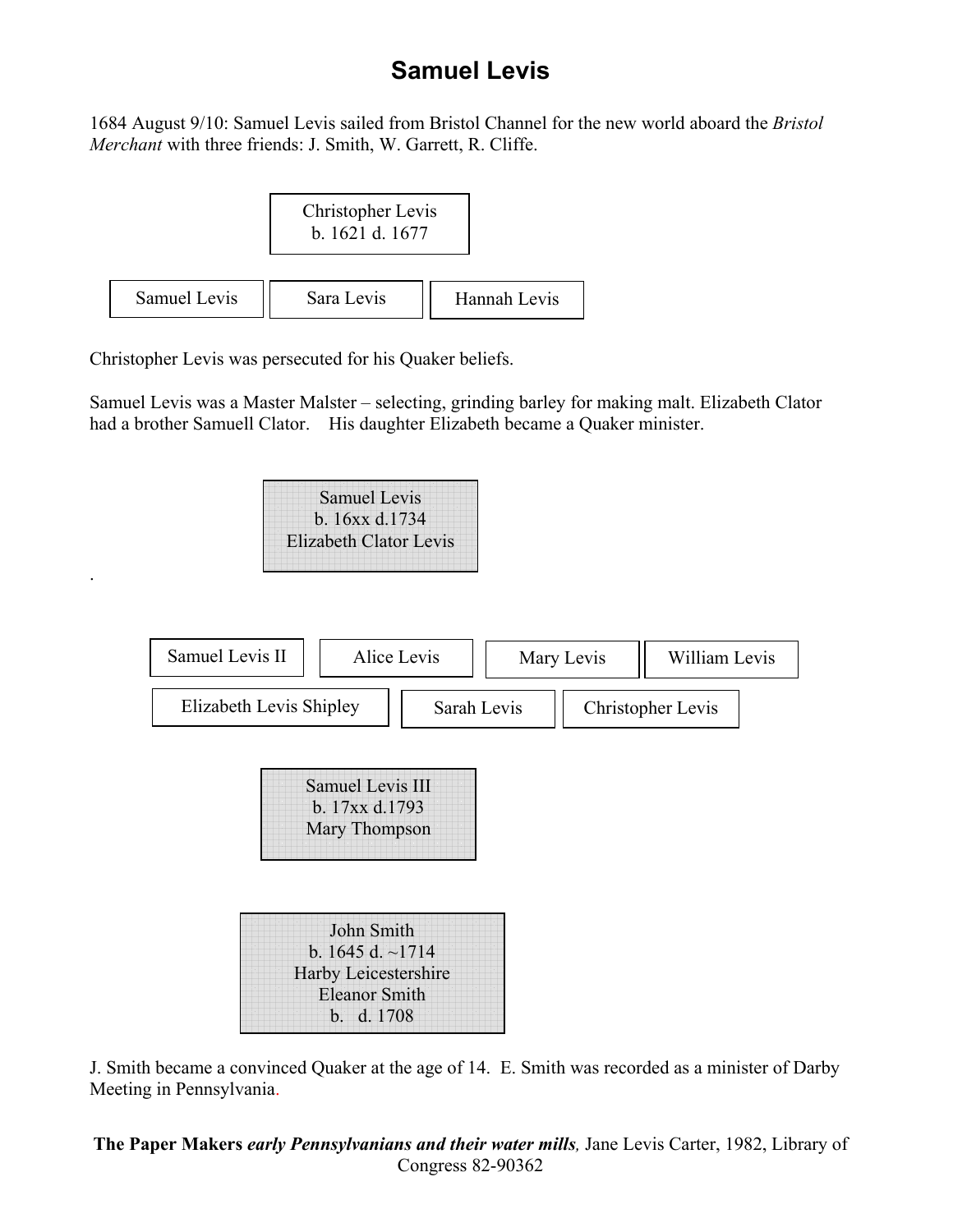## **Samuel Levis**

| <b>Robert Cliffe</b> |
|----------------------|
|                      |
|                      |

Cliffe was imprisoned in Leicester Prison for "refusing to be sworn." This was a common charge brought against Quakers. He only lived ten years in the new world.

| <b>William Garrett</b>     |
|----------------------------|
| Mary Garrett m. 4 Mar 1660 |



S. Levis and W. Garrett had each bought 500 acres. This title was eventually for land in Willistown Township, Chester County, Pennsylvania.

1684 November 4: Samuel Levis, William Garrett, Robert Cliffe and John Smith presented their joint certificate to a meeting of Friends at "the Governor's house" in Philadelphia.

1690 America's first papermaking mill operated on a tributary of Philadelphia's Wissahicken Creek. The managing partners were" William Bradford, Robert Ternew, Thomas Tresse and William Rittenhouse.

1708 Darby Mills included both grist and fulling mills. They and the Haverford New Mill were constructed on Lewis land upstream from the Levis plantation in 1698.

## **Famous American Quakers**

William Penn Samuell Levis John Logan Samuel Dickensen Thomas Garrett William Wistar Comfort